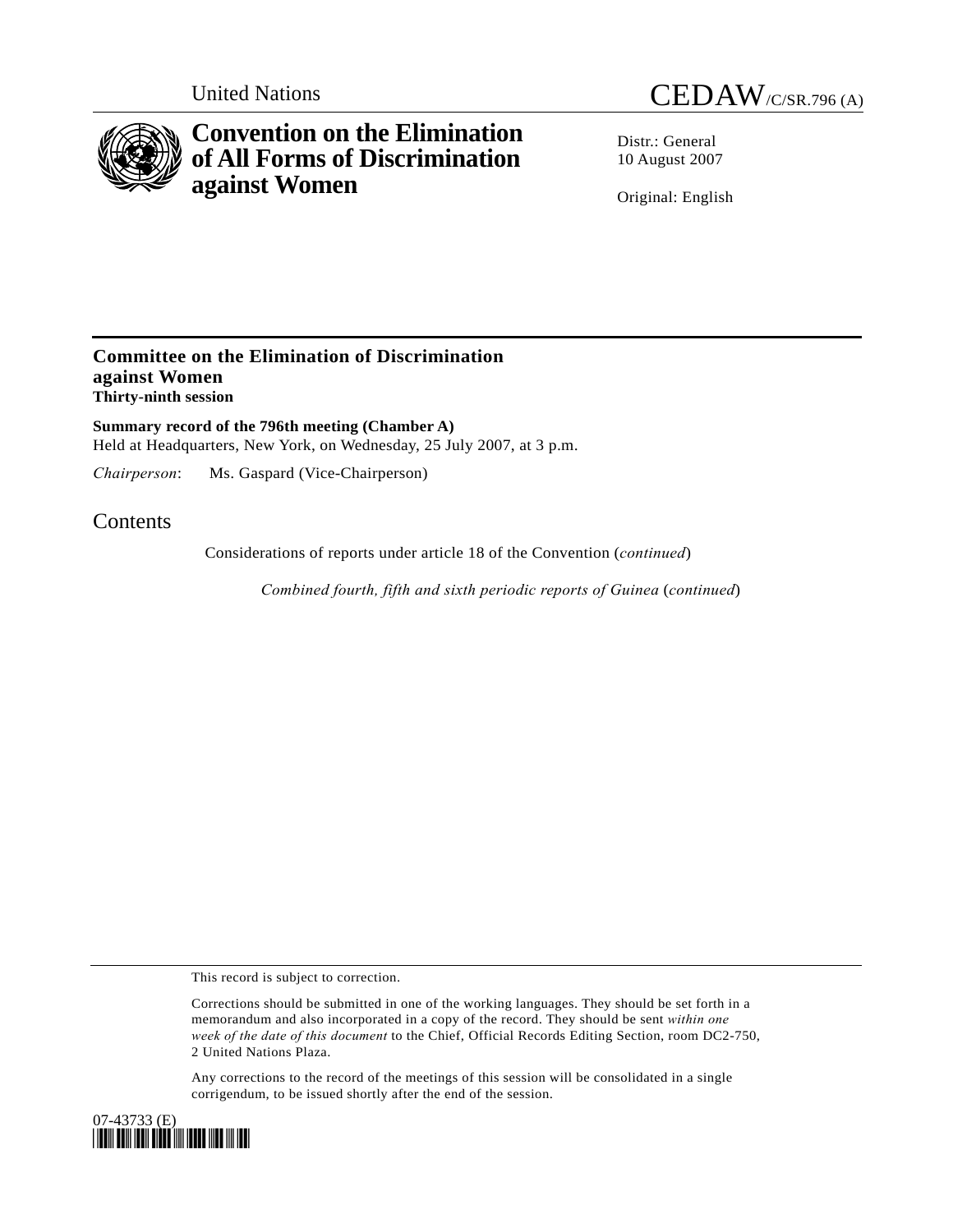*In the absence of Ms. Šimonović, Ms. Gaspard, Vice-Chairperson, took the Chair.* 

*The meeting was called to order at 3.05 p.m.* 

#### **Consideration of reports by States parties under article 18 of the Convention** (c*ontinued*)

*Combined fourth, fifth and sixth periodic reports of Guinea* (*continued*) (CEDAW/C/GIN/4-6, CEDAW/C/GIN/Q/6, CEDAW/C/GIN/Q/6/Add.1)

1. *At the invitation of the Chairperson, the delegation of Guinea took places at the Committee table.* 

### *Articles 7 to 9*

2. **Ms. Aribot** (Guinea), responding to questions posed on articles 7 to 9 at the previous meeting with regard to women and decision-making, said that a tradition of women's leadership had long existed in Guinea. In 2000, the Ministry of Social Affairs and the Promotion of Women and Childhood had conducted a diagnostic study of women's role and place in decision-making, which had received wide public attention, and it had called on the Government to respond. In the previous Government, six women had served in the cabinet, holding such portfolios as Foreign Affairs, Environment and Trade, not simply the social affairs portfolios usually reserved for women. The current Government had undergone a restructuring which had reduced the number of cabinet posts from 32 to 19; the number of women Ministers had dropped from six to three.

3. There had been a small increase in the number of women in Parliament because of efforts to raise women's awareness of the electoral process and the efforts of non-governmental organizations to secure identity cards and legal papers for women to allow them to register to vote. Currently, there was one woman provincial governor and three prefects. The Ministry was working towards the December 2007 elections with the help of international nongovernmental organizations and women's coalitions within political parties to present a united front. A plan of action to increase women's participation in political life would come out of that effort.

#### *Articles 10 to 14*

4. **Ms. Shin** said that the problems facing Guinea in the health sector were well known, yet the Government budget allocation for health had been halved between 2003 and 2006, dropping from 86 million Guinean francs to 40 million. She inquired whether funding for health programmes came mainly from international sources, and whether the Government was committed to solving its problems in the health sector. With 70 per cent of the population living in rural areas, and most women in those areas illiterate, she would be interested to hear what innovative methods had been found to educate and disseminate information to that population.

5. **Ms. Simms** said that education for all girls should be a priority since World Bank studies had shown that there could be no development without gender equity. Although a certain mystique surrounded literacy, people communicated their indigenous and instinctive knowledge every day, so educational efforts should not be confined to academics. The Government should be prepared to commit resources to enable girls to have the same access as boys to schooling.

6. **Ms. Neubauer**, referring to article 11, on employment, said that she would be eager to learn more about the provisions of the Labour Code covering maternity protection and in favour of working mothers. The Committee wondered if any research, analysis and studies had been conducted on the basis of the data and statistics collected through the Project to Support Women's Economic Activities. She would also like to hear more about women's enjoyment of their legal rights regarding promotion on an equal footing with men.

7. **Ms. Patten** asked whether discriminatory practices by employers in such areas as hiring, promotion, benefits and discrimination because of marital status were monitored through a body such as a labour inspectorate, and whether such monitoring extended to the private sector. More information was needed on measures to improve women's skill levels through job training and retraining and to eliminate job segregation, as well as on the situation regarding pay gaps between men and women. In the next report, she would like to see data on occupational health and safety and sexual harassment. Finally, she asked if there were plans to amend the discriminatory provisions of the integrated Social Security System that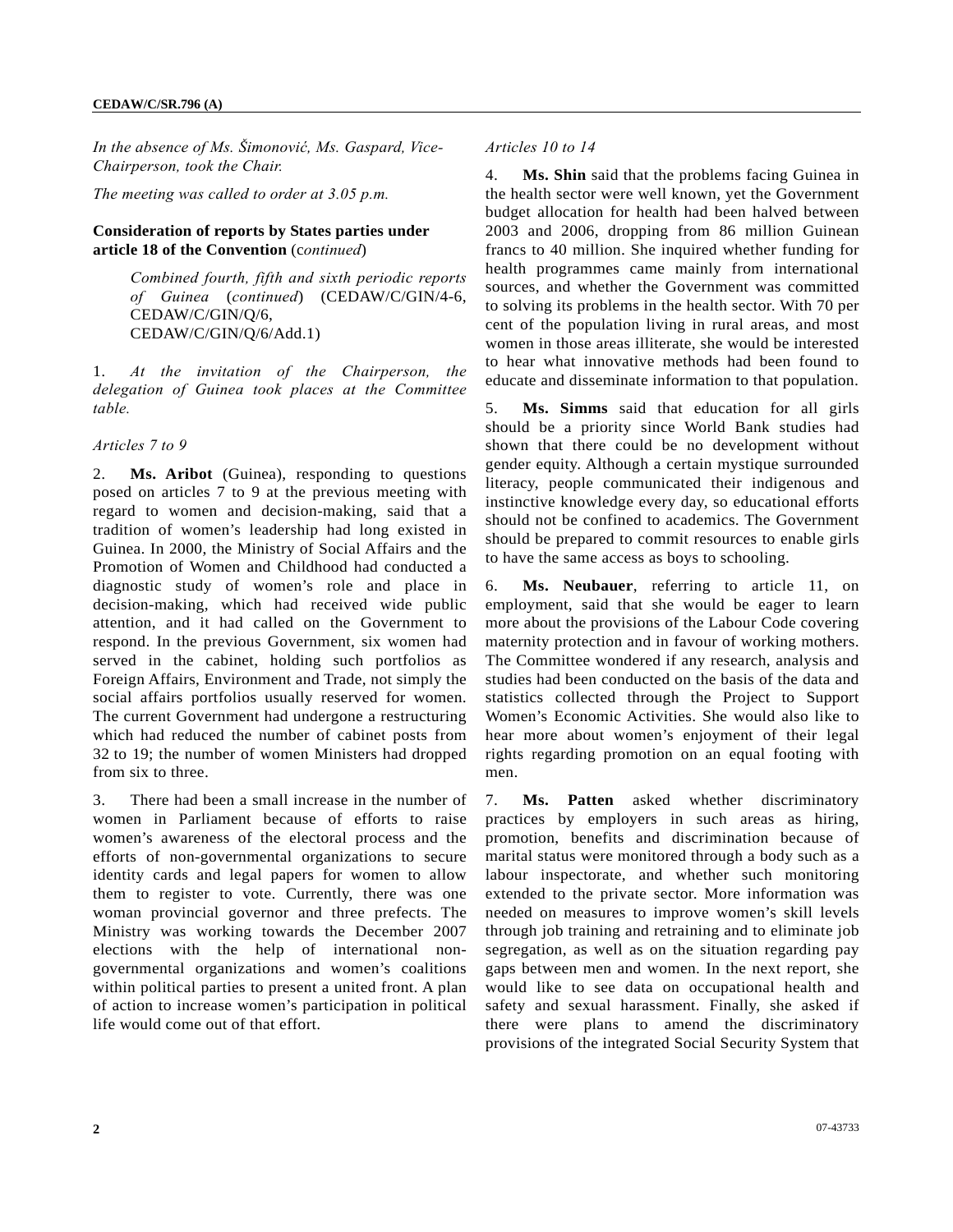denied benefits to women because the man was considered head of the household.

8. **Ms. Pimentel** said that education was an instrument of women's empowerment in private and in public life, and she inquired whether school curriculums dealt with women's rights as human rights. It would be helpful to hear more about how sexual and reproductive health and rights and HIV/AIDS treatment and prevention were addressed in the schools, as well. The responses to the list of issues had described a number of measures to combat HIV/AIDS, and it would be interesting to hear their results.

9. **The Chairperson**, speaking in her capacity as an expert, said that she was glad to hear that a gender department and Chair of women's studies had been established at the University of Conakry, which would remedy the lack of academic research on women in the country.

10. **Ms. Begum** said that more information was needed about rural women's access to credit and land ownership. She was interested to hear about the types of crops that women farmers produced and what was planned to facilitate their access to markets at the local and national levels. Women should receive priority in hiring for local job creation programmes.

11. **Ms. Kaba** (Guinea) said that in 2007 5 per cent of the national budget had been allocated for health but external assistance should raise that to 15 per cent, and maternal care would comprise 25 per cent of that health budget. The Government had three strategies: an integrated communication plan using the media and consciousness-raising campaigns to educate rural women in family planning; the distribution of condoms in villages throughout the country by midwives and other health-care providers whenever they distributed medicines; and the involvement of men as partners in family planning, currently practiced by only 6 per cent of couples. The Department of Education had completely revised the sex education curriculum in primary and secondary schools and in medical and nursing schools with the participation of health studies instructors at the regional level.

12. **Ms. Bamba** (Guinea) said that instruction on HIV/AIDS, family planning and sex was offered in the schools. There was also a special programme to train fathers in family health and family planning. The Government sponsored media campaigns in all national languages so that the women of the country were well informed of the dangers of AIDS. The national budget for AIDS comprised a Government allocation of \$200,000 and an International Monetary Fund contribution of \$70,000,000. As for concrete results achieved, it was hard to evaluate the prevalence of the behaviour responsible for AIDS and also the strength of taboos. The Government sought to involve the private sector in the fight against AIDS, and international non-governmental organizations and agencies like the World Bank were providing funds and helping set up AIDS clinics. Women received free prophylactic AIDS medications on a par with men.

13. **Ms. Touré** said that, in order to help rural women out of poverty, the Government had in the past two years set aside several billion dollars in credit for women working in the informal sector, and was steering them towards fields like fisheries and the very lucrative textile dyeing industry. As part of its Millennium Development Goal commitments, the Government was, with its development partners, trying to assist the over 8,000 women living in absolute poverty in Upper Guinea. There were 48 microprojects funded by the United Nations Capital Development Fund (UNCDF) to help them start small businesses after receiving training in both entrepreneurship and AIDS awareness, with counterpart funds available from village banks. An Italian partner was sponsoring an awareness campaign in the zone invaded by rebel forces, and there over 1,800 women had in two consecutive years benefited from literacy courses started by women's groups to promote self-reliance.

14. Credit was generally not in the form of loans but of microcredit, requiring a 30-per-cent local investment. Each local project was developed at the village level by village women leaders, often themselves illiterate, before submission for approval to donors. The marketing of products was also a major concern and advantage was taken of all opportunities. At national and international women's days, for instance, fairs and markets were set up where products produced locally by women throughout the country could be displayed and promoted by women entrepreneurs.

15. **Ms. Traoré** (Guinea) said that the education of women was a priority for the Government in its effort to reduce gender disparities. The aim was to give girls access to schooling and keep them in school until they graduated. The illiteracy of so many parents was a factor to be dealt with, because their willingness to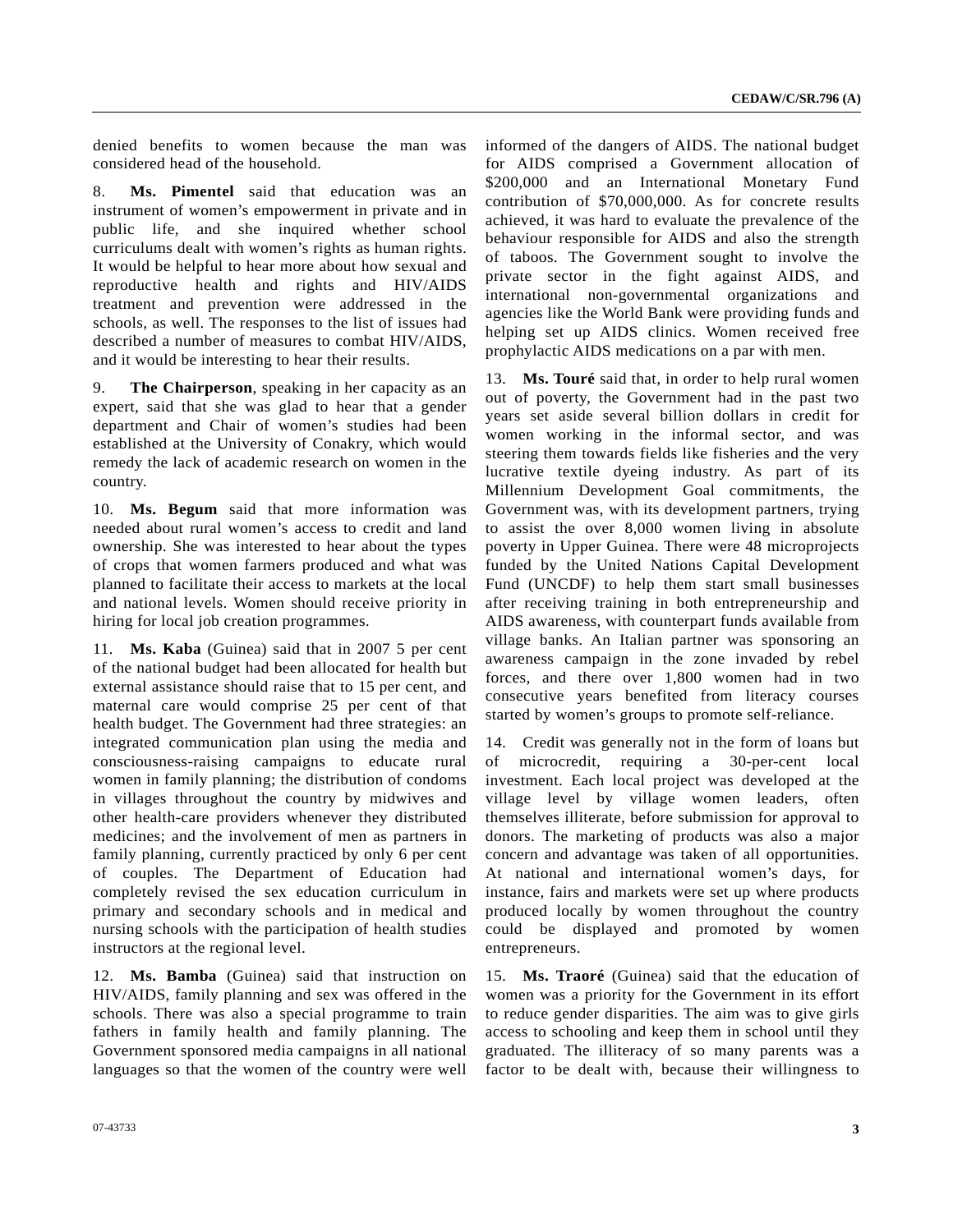send their daughters to school was crucial. The quality and relevance of education to women was emphasized. Currently, 70 per cent of girls as opposed to 86 per cent of boys were being schooled. The number of girls repeating classes had dropped drastically because of the new policy of automatic promotion. The number of women in higher education had risen from 16 per cent in 2003 to over 50 per cent in 2006.

16. The two main Government programmes were the Women's Literacy Programme (report, p. 50), under which, thus far, over 100,000 women throughout the country had been taught to read by literacy volunteers, one quarter of whom were themselves women; and a self-help programme under which 40,000 women had been made literate to prepare them for employment. In addition, the informal "second chance" schools for 9 to 15-year-old dropouts allowed them, after three years, to be integrated into the regular schools again.

17. The 2005 census had shown that all those literacy programmes had borne fruit: almost 40 per cent of urban women as against 73 per cent of urban men could now read, as could over 6 per cent of rural women as opposed to 25 per cent of rural men. Ongoing advocacy programmes had been encouraging local authorities to hire responsible women, with the result that now a woman was head of a university and another was head of the national scholarship programme.

18. **Ms. Bereté** (Guinea) said that the employment laws did not discriminate against women as to salary and hiring in Government jobs, but that women remained underrepresented owing to tradition and prejudices. Now, however, more women were advancing to technical and non-traditional management posts. The number of women in Government employment had risen in 2007 to over 26 per cent. As for the conditions of employment, women were not fired if they became pregnant and all received three months maternity leave. The employment of women was monitored by a focal point within the Women's Department as well as by non-governmental organizations. Each year, the Government reviewed the situation and renewed its awareness campaigns to encourage women to apply for executive posts.

#### *Articles 15 and 16*

19. **Ms. Shin** said she hoped that the amended Civil Code scheduled for adoption in 2008 would equalize the marital age for both men and women at 18 years, and grant married women equal custody, property and inheritance rights. It would seem from the report that child marriages, even though not legally recognized, remained a problem. The Government should use the opportunity of the coming census to obtain data on the actual ages of marriage as well as the incidence of domestic violence. Also, gender-disaggregated data should be obtained in all fields — education, employment, health, household work and child-rearing.

20. **Ms. Patten** expressed concern that it was taking so long to adopt the draft Civil Code which, according to the delegation's own reports and responses, had been drafted and ready for over five years, but was not scheduled for adoption until December 2008. The Code's enactment was an urgent necessity and should be awarded priority given that 53 per cent of the Guinean population was meanwhile suffering from various social injustices such as child marriages, forced marriages and inheritance, property and child custody laws that discriminated against women.

21. **The Chairperson**, speaking in her capacity as a Committee member, noted that Guinean society seemed to operate under two legal systems: an archaic civil law still awaiting what would hopefully be prompt reform; and customary law. She asked how it was decided which type of law was applied and whether the future revised Civil Code would apply to the whole population.

22. **Mr. Traoré** (Guinea) said that the reform of the Civil Code was an enormous task but that, thanks to the joint efforts of the Ministry of Social Affairs and the Ministry of Justice and the contributions made by women's NGOs, considerable progress had been made to ensure that the rights of women and children were respected in the revised Code. In accordance with the Convention on the Rights of the Child, for example, the marriage age had been raised to 18 for both boys and girls. He acknowledged that women were still suffering from discrimination in the meantime, but reiterated that the review process was necessarily a lengthy one. With regard to forced or polygamous marriages, registering such marriages carried a five- to ten-year prison sentence for officials who registered or performed such marriages.

23. Although there were two types of law in Guinea, customary laws were only invoked within families and in certain communities where women were possibly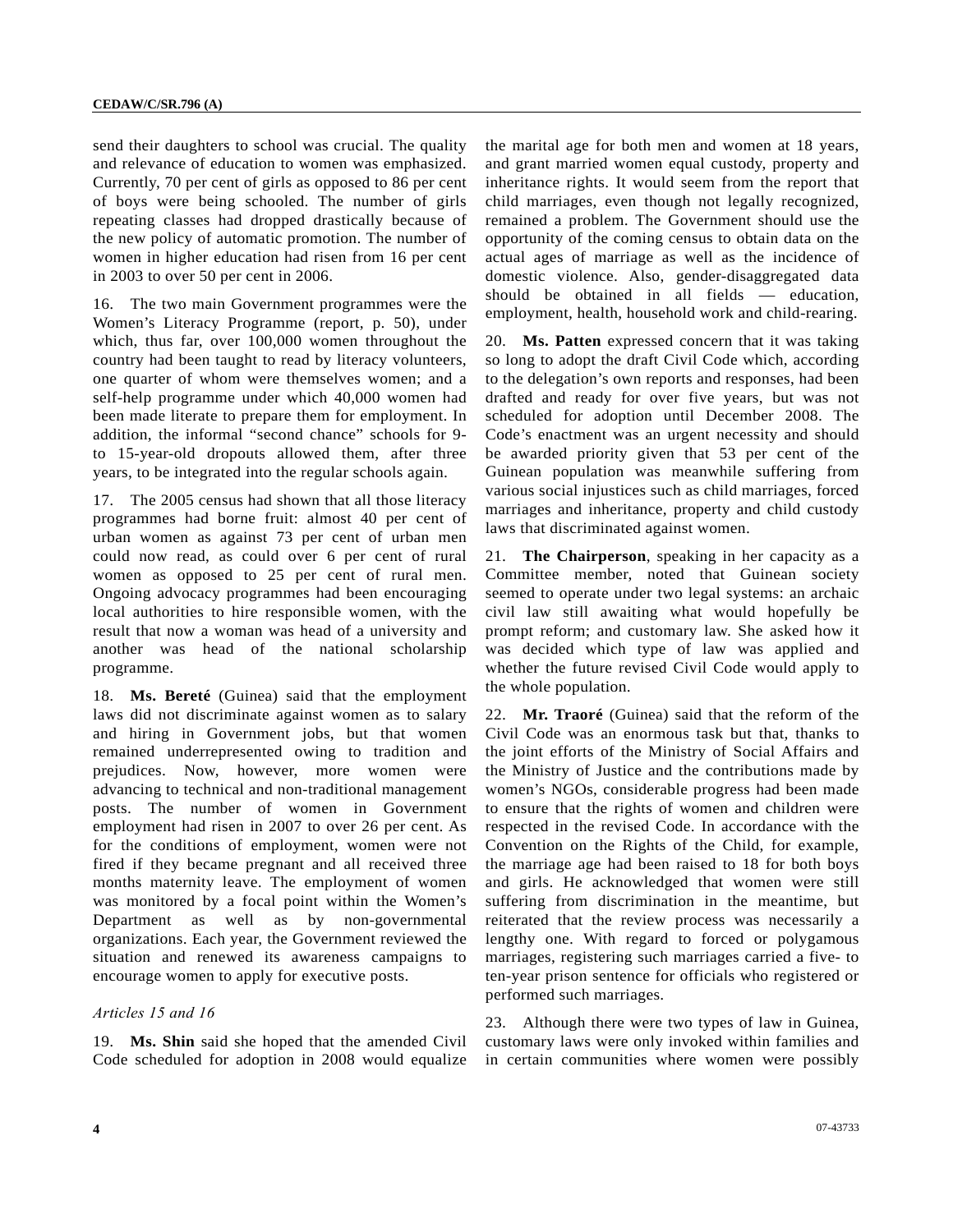discouraged from taking matters to court. He assured the Committee, however, that no person in Guinea would be tried on the basis of customary or religious laws in court, where civil law prevailed, as it had since 1958.

24. **Ms. Nabe** (Guinea) said that the Minister of Justice and Human Rights, who was a woman, would be fully briefed on the matters raised at that day's meeting and that she and the Minister of Justice and Human Rights would be taking steps to ensure that the revised Civil Code saw the light of day.

25. **Ms. Shin** made three suggestions to the Guinean delegation: that it examine the Secretary-General's indepth study on all forms of violence against women (A/61/122); that it hold an educational and informative public forum with ministries, NGOs and the media to discuss the Committee's concluding comments; and that it create simple but efficient mechanisms such as a complaints centre for handling and processing women's complaints of violence or discrimination.

26. **Ms. Patten** asked whether the ratification of the Optional Protocol to the Convention and the adoption of the amendment to article 20, paragraph 1, would be submitted for the consideration of the new Government. The Protocol to the African Charter on Human and Peoples' Rights on the Rights of Women in Africa, though signed, also needed ratification by the Guinean Government. She asked whether temporary special measures to ensure women's full participation in employment, education and politics, in the form of quotas or preferential treatment had been considered in accordance with the Committee's recommendations.

27. **Ms. Begum** said that the trafficking in women from rural to urban areas for the sex trade and illegal labour was the result of poverty. Although she was impressed by the efforts undertaken to create employment opportunities and credit facilities for women in rural areas, more work needed to be done in the area of job creation to prevent such trafficking. She asked whether the Government had a strategy or policy to that effect.

28. **Ms. Pimentel** insisted that the Convention and the Committee's 25 general recommendations constituted an effective instrument that would help Guinea consolidate its action. The main issues that Guinea needed to address to eliminate discrimination against women, such as early marriage, forced marriage, genital mutilation and violence against

women, were covered by article 5, inasmuch as it referred to social and cultural patterns, article 12 on health and article 10 on education. Women's rights and empowerment must be achieved through concrete action in these areas.

29. **Ms. Chutikul** asked which legal instrument in Guinean law referred to trafficking as defined in the Palermo Protocol and whether the delegation felt that the country's legal framework was adequate. She also requested information on the results of the bilateral and multilateral agreements that had been signed with other countries since 2005.

30. **Ms. Simms** applauded the aspirations expressed by the Prime Minister in the last paragraph of the foreword to the responses (CEDAW/C/GIN/Q/6/Add.1) and his appointment of women to non-traditional ministerial positions in the Guinean Cabinet, such as the heads of the Ministries of Finance and Human Rights. She hoped that the women ministers would be heard and would be relentless in their pursuit of equality for Guinean women.

31. **Ms. Neubauer** pointed out that Governments were responsible for covering the operational costs of the mechanisms such as legal aid centres and rights monitoring committees that were needed to ensure gender equality and women's full enjoyment of their rights.

32. **The Chairperson** said that she looked forward to the timely presentation of the next report from Guinea, which would serve as an opportunity for that State party to respond in full to the questions raised during the course of the meeting. She assured the delegation of the Committee's ongoing support for its efforts to improve the situation of women in Guinea. The recognition of women's rights would benefit the whole country.

33. **Ms. Nabe** (Guinea) assured the Committee that she would take up the suggestion to study the in-depth study on all forms of violence against women and welcomed the suggestion to hold a public forum to discuss gender issues with men and women. Some simple mechanisms to combat discrimination were already in place, such as telephone hotlines for reporting violence against women and girls. She promised to ensure that the ratification of the Protocol to the African Charter would be included on the agenda at the next meeting of the Council of Ministers.